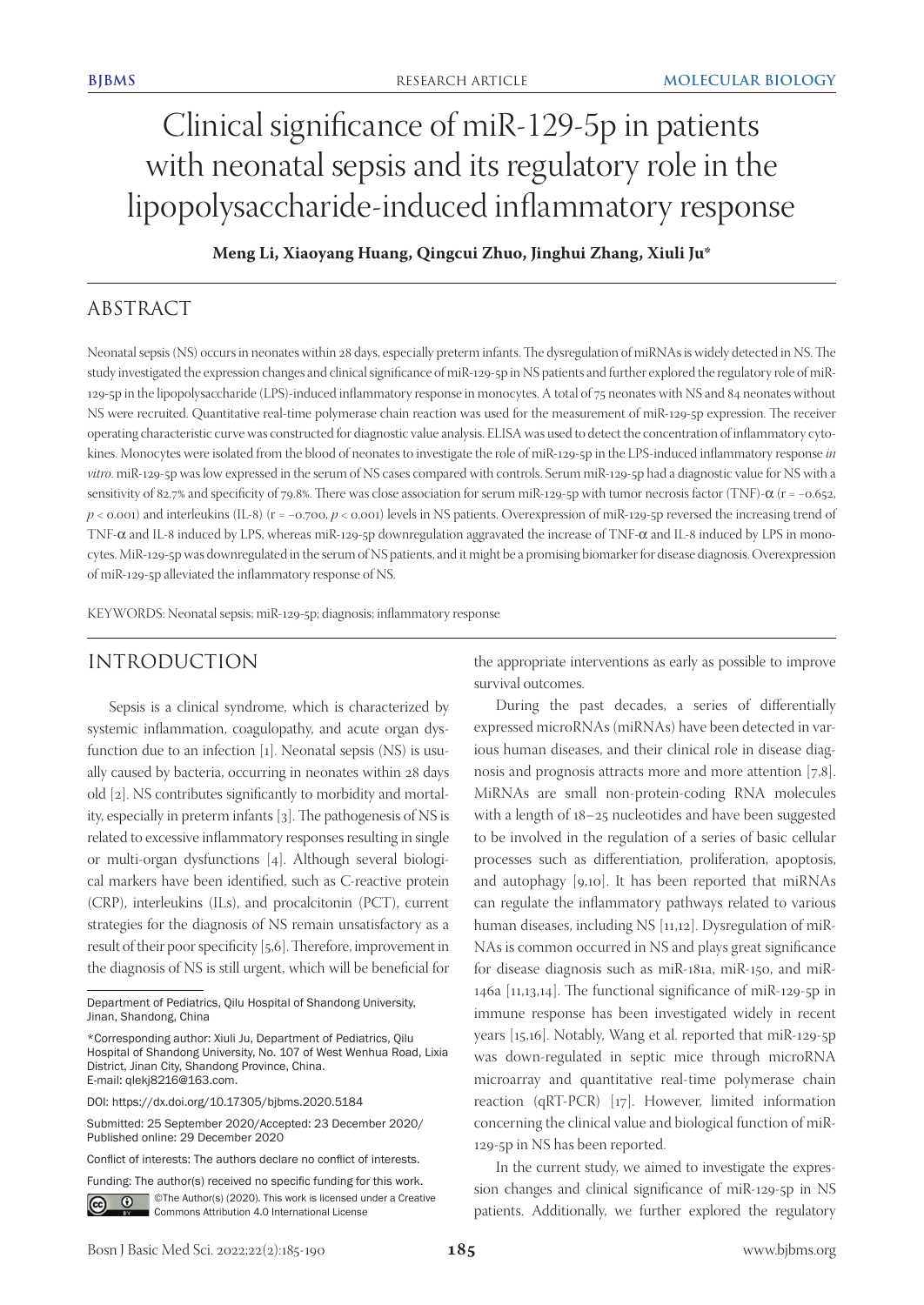role of miR-129-5p in the lipopolysaccharide (LPS)-induced inflammatory response in monocytes.

## MATERIALS AND METHODS

### Study population and sample collection

In the current study, 75 cases with NS were recruited who were admitted to Qilu Hospital of Shandong University from June 2015 to March 2019. The NS patients were diagnosed according to the criteria established at the 2003 Kunming Neonatal Sepsis Definitions Conference [18]. Serum samples were collected from the patients at the time of initial laboratory evaluation. Additionally, another 84 neonates diagnosed with respiratory infection or pneumonia in the same hospital were recruited as control groups. Neonates in the control group had no any symptoms and signs of sepsis. The sample size estimation was based on preliminary data, and calculated using a two independent proportions power analysis with alpha = 0.05 and a power of 90% (beta=0.1). Moreover, results indicated that 68 individuals are needed for each group. Demographics and clinical characteristics of the study population were recorded in Table 1.

### Cell culture and transfection

As the previous study described, the monocytes were isolated using density gradient centrifugation with FicollPaque (Amersham Pharmacia, Biotech AB) [19]. The specific cell markers CD14 and CD45 were used to evaluate the purity of the cells, and the purity of the cells was confirmed to be more than 95% by flow cytometry. The extracted monocytes were incubated in RPMI-1640 medium (Gibco; Thermo Fisher Scientific, Inc.) supplemented with 10% fetal bovine serum (Gibco; Thermo Fisher Scientific, Inc.) at 37°C. To mimic the inflammatory condition of NS *in vitro*, the monocytes were stimulated by 100 ng/ml LPS (Sigma-Aldrich; Merck KGaA) for 4 h.

Monocytes were plated into 48-well plates and lipofectamine 2000 (Thermo Fisher Scientific, Inc.) was used for the transfection according to the manufacturer's protocols. miR-129-5p mimic (5'-CUUUUUGCGGUCUGGGCUUGC-3'), miR-129-5p inhibitor (5'-GCAAGCCCAGACCGCAAAAAG-3'),

|  |  | TABLE 1. Clinical characteristics of the study population |  |  |  |
|--|--|-----------------------------------------------------------|--|--|--|
|--|--|-----------------------------------------------------------|--|--|--|

| Characteristics       | Control $(n = 84)$ | $NS (n = 75)$    | $p$ value |
|-----------------------|--------------------|------------------|-----------|
| Age (days)            | $12.15 \pm 5.31$   | 11.28+4.59       | 0.271     |
| Gender (male/female)  | 47/37              | 41/34            | 0.871     |
| Body weight (kg)      | $3.62 \pm 0.76$    | $3.52 + 0.70$    | 0.410     |
| $CRP$ (mg/L)          | $11.62 \pm 3.37$   | $12.51 + 4.03$   | 0.133     |
| $PCT$ (ng/ml)         | $1.59 \pm 1.09$    | $4.18 + 1.56$    | < 0.001   |
| WBC $(\times 10^9/L)$ | $16.76 \pm 4.03$   | $17.05 \pm 4.07$ | 0.157     |

NS: Neonatal sepsis; CRP: C-reactive protein; PCT: Procalcitonin; WBC: White blood cells

and the negative control (miR-NC, 5'-CAGUACUUUUGUGU AGUACAAA-3') were purchased from Shanghai GenePharma Co., Ltd. (Shanghai, China).

## RNA extraction and quantitative real-time polymerase chain reaction (qRT-PCR)

According to the manufacture's protocol, total RNAs were extracted using the TRIzol kit (Invitrogen, Carlsbad, CA, USA). Then, the miScript Reverse Transcription Kit (QIAGEN, Germany) was used for the reverse transcription according to the introductions. The qRT-PCR procedures were performed using the SYBR Green PCR Kit (Takara, Otsu, Shiga, Japan). The relative expression of miR-129-5p was calculated using the comparative delta CT (2<sup>−ΔΔCt</sup>) method and normalized to U6. The primer sequences were as follows: miR-129-5p forward: 5'-ACACTCCTTTTTGCGTCTGGGCTTGC-3' and reverse: 5'-TGGTGTCGTGGAGTCG-3'; U6 forward: 5'-TTACATTGCTATCCACAGAACGG-3' and reverse 5'- CTATGCTGCTGCTTTTTGCTC-3'.

#### Measurement of cytokines

ELISA was used to detect the concentration of the inflammatory cytokines tumor necrosis factor (TNF)-α and IL-8 according to the manufacturer's protocol.

## Ethical statement

This study design was approved by the Ethics Committee of Qilu Hospital of Shandong University, and written informed content was collected from the guardian of each participant.

## Statistical analysis

SPSS version 18.0 software (SPSS Inc., Chicago, IL) and GraphPad Prism 5.0 software (GraphPad Software, Inc., USA) were used for data analysis. The data were presented as the mean ± standard deviation. Differences between groups were compared using Student's t-test for continuous variables, the χ2 test for categorical variables. The difference between multiple groups was compared using one-way analysis. Pearson's analysis was used for correlation analysis. Receiver operating characteristic (ROC) curve was constructed to evaluate the specificity and sensitivity of miR-129-5p for the diagnosis of NS. *p* < 0.05 was considered to be statistically significant.

## RESULTS

#### Demographics of the study population

In the current study, a total of 75 cases with NS and 84 controls were included. It was found that there is no significant difference in age, gender, body weight, CRP, and WBC between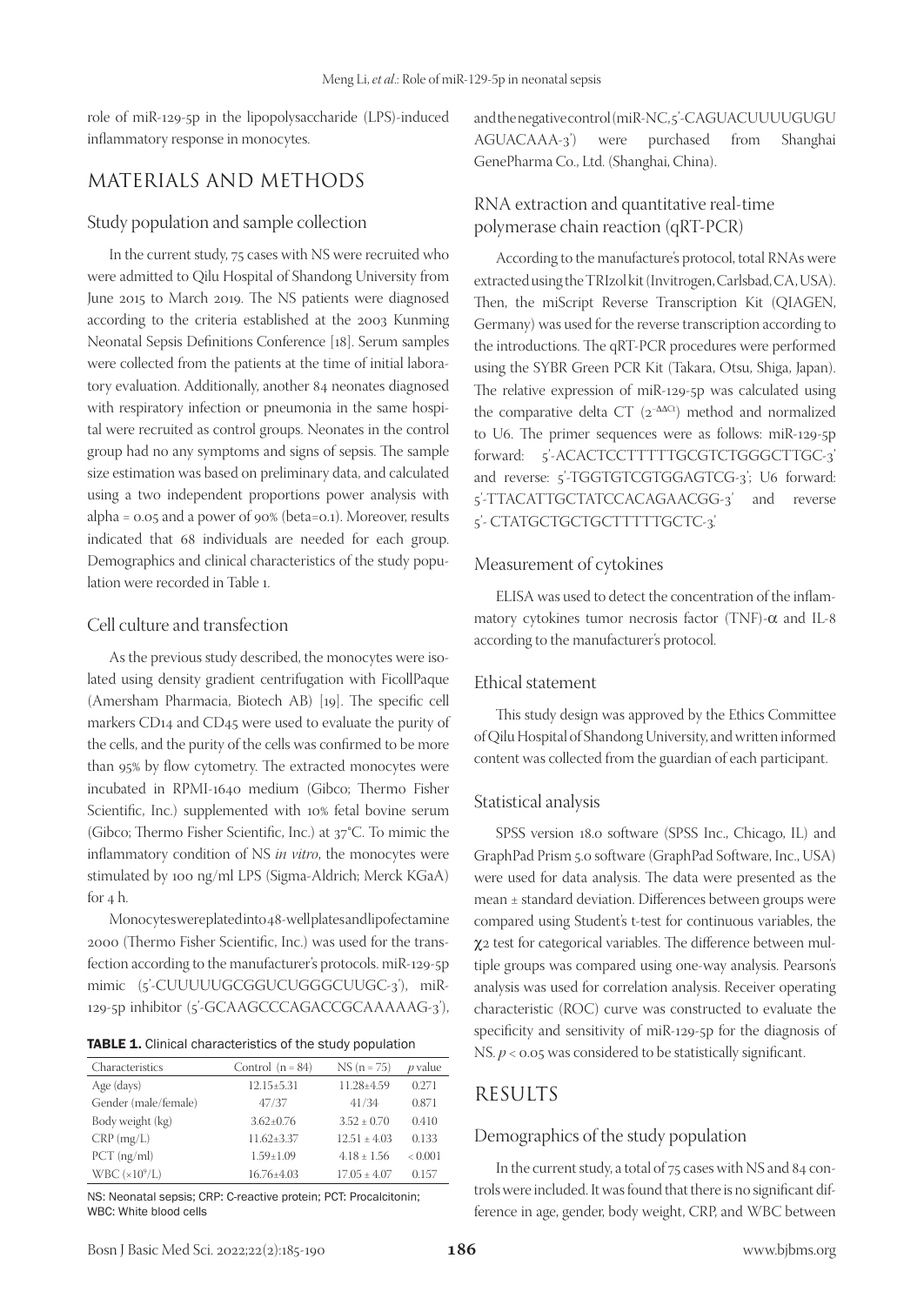NS and the control group (*p* > 0.05, Table 1). However, NS cases had a significantly high level of PCT compared with the control group  $(p < 0.001)$ .

#### Serum level of miR-129-5p in NS patients

QRT-PCR was performed to detect the level of miR-129-5p in the serum of NS. As shown in Figure 1, miR-129-5p was low expressed in the serum of NS compared with the control group ( $p <$  0.001). The results indicated that miR-129-5p might be involved in the development of NS.

#### Diagnostic value of miR-129-5p for NS

According to the serum levels of miR-129-5p in NS patients and controls, a ROC curve was established to evaluate the diagnostic value of miR-129-5p for NS. As shown in Figure 2, the AUC was 0.884, with the sensitivity of 82.7% and specificity of 79.8% at the cutoff value of 0.734. The results suggested the diagnostic value of miR-129-5p for NS.

## Association of serum miR-129-5p with TNF-α and IL-8 levels in NS patients

Considering the exaggerated inflammatory response in NS patients, we further explored the correlation of miR-129-5p with IL-8 and TNF- $\alpha$  levels in NS patients. As shown in Figure 3, there was close association for serum miR-129-5p with TNF-α (r = −0.652, *p* < 0.001) and IL-8 (r = −0.700, *p* < 0.001) levels in NS patients. These results demonstrated the potential role of miR-129-5p in inflammatory responses for NS.

## Overexpression of miR-129-5p alleviates proinflammatory responses in monocytes

Considering the close association of serum miR-129-5p with TNF-α and IL-8 levels in NS patients, we further explored the regulation of miR-129-5p on inflammatory cytokines in monocytes. As shown in Figure 4A, after LPS treatment, miR-129-5p level was decreased significantly in monocytes, which was consistent with the results observed in the serum. In addition, the concentration of TNF-α and IL-8 was also increased significantly by LPS treatment (Figure 4B and C).

Then, cell transfection was performed to regulate the expression of miR-129-5p in monocytes. It was observed that miR-129-5p mimic transfection significantly increased the level of miR-129-5p compared with the LPS treated cells, reversely, miR-129-5p inhibitor transfection significantly aggravated the decrease of miR-129-5p (Figure 4A). In addition, we also found that overexpression of miR-129-5p reversed the increasing trend of TNF-α and IL-8 induced by LPS, whereas miR-129-5p downregulation aggravated the increase of TNF- $\alpha$  and IL-8 induced by LPS (Figure 4B and C).



FIGURE 1. MiR-129-5p was low expressed in the serum of neonatal sepsis compared with the control group. \*\*\*  $p < 0.001$ .



FIGURE 2. A receiver operating characteristic curve was established to evaluate the diagnostic value of miR-129-5p for neonatal sepsis. The AUC was 0.884, with the sensitivity of 82.7% and specificity of 79.8% at the cutoff value of 0.734.

## DISCUSSION

NS leads to high mortality in neonates and may further bring long-term negative consequences. Accurate diagnosis of NS is important for timely disease treatment. NS is generally diagnosed according to the combination of clinical presentation and laboratory diagnosis, including cultures and infection markers, such as CRP, PCT, WBC, and so on [20,21]. However, the diagnosis of NS can be delayed because of the nonspecific clinical symptoms and infection markers. Therefore, the exploration of new biomarkers is urgent for the early diagnosis of NS, which could improve the clinical prognosis.

In recent years, numerous studies focus on the diagnostic or prognostic values of miRNAs in various human diseases, including NS. For example, aberrant miR-181a was supported to be a non-invasive diagnostic biomarker for NS by Liu et al.,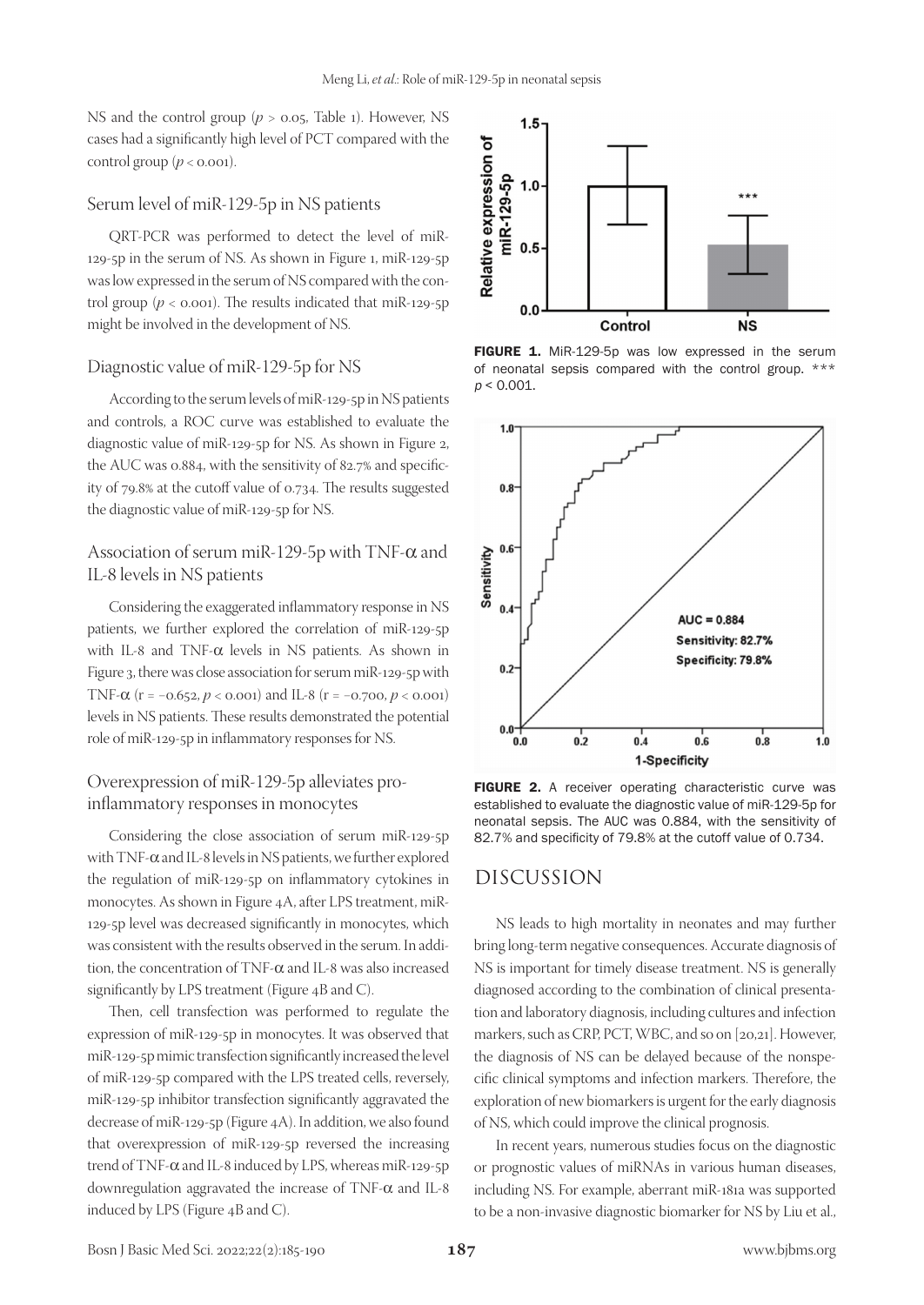

FIGURE 3. Correlation of miR-129-5p with IL-8 and tumor necrosis factor (TNF-α) levels in neonatal sepsis (NS) patients. There was close association for serum miR-129-5p with TNF- $\alpha$  (r = -0.652, p < 0.001) and interleukins-8 (r = -0.700, p < 0.001) levels in NS patients.



FIGURE 4. Overexpression of miR-129-5p alleviates pro-inflammatory responses in monocytes. (A) miR-129-5p mimic transfection significantly increased the level of miR-129-5p compared with the lipopolysaccharide (LPS) treated cells, reversely, miR-129-5p inhibitor transfection significantly aggravated the decrease of miR-129-5p. (B, C) Overexpression of miR-129-5p reversed the increasing trend of tumor necrosis factor (TNF-α) and interleukins (IL-8) induced by LPS, whereas miR-129-5p downregulation aggravated the increase of TNF- $\alpha$  and IL-8 induced by LPS. \*\*\*  $p < 0.001$ , compared with untreated group;  $*p < 0.05, **p < 0.01, **p < 0.001.$ 

and overexpression of miR-181a alleviated the inflammatory response [11]. Another study reported the dysregulation of miR-15a/16 in NS patients, and its diagnostic value for NS was detected by the ROC analysis [22]. Pneumonia/respiratory tract infection in neonates increases the risk of NS, and identifying NS cases from cases with pneumonia/respiratory tract infection is of great significance for the efficient treatment of disease and improvement of clinical outcome [23]. Therefore, in the present study, neonates who suffered from respiratory infection or pneumonia were recruited as the control group, because blood samples were difficult to obtain from healthy individuals for ethical considerations. Nevertheless, neonates with infections, but not sepsis, already underwent blood collection and examination, and their blood samples were available with the approval from the families. Additionally, infections in neonates with pneumonia/respiratory tract infection contribute to the occurrence of NS [24]. Therefore, it is necessary to explore early diagnostic biomarkers to screen the NS cases from the infection cohort, which is significant for the early diagnosis and prevention of NS. The qRT-PCR results indicated that miR-129-5p was down-regulated in NS patients compared with the control group. Consistently, miR-129-5p

has also been reported to be at low expression in septic mice through microRNA microarray and qRT-PCR [17], which supported our present results. Considering the dysregulation of miR-129-5p in NS patients, we further explored its diagnostic value for NS. The ROC analysis results indicated that serum miR-129-5p might be a promising biomarker for NS.

Sepsis in neonates is characterized by the persistence and prevalence of pro-inflammatory mediators. Elevated levels of pro-inflammatory cytokines such as TNF- $\alpha$  and IL-8 have been widely detected in both animal models and infants suffering from NS [5,24]. Seriously, the uncontrolled pro-inflammatory responses contribute to the high morbidity and mortality in NS. Thus, it is of great significance to examine the underlying mechanism of the exaggerated inflammatory response in NS patients. In the present study, according to the serum levels of miR-129-5p, IL-8, and TNF- $\alpha$  in NS patients, a close association was detected for serum miR-129-5p with TNF-α and IL-8. These results demonstrated the potential role of miR-129-5p in inflammatory responses for NS. Previously, the deficiency in miR-129-5p was demonstrated to exacerbate inflammation in several diseases. In a study about spinal cord injury (SCI), miR-129-5p was detected to be downregulated in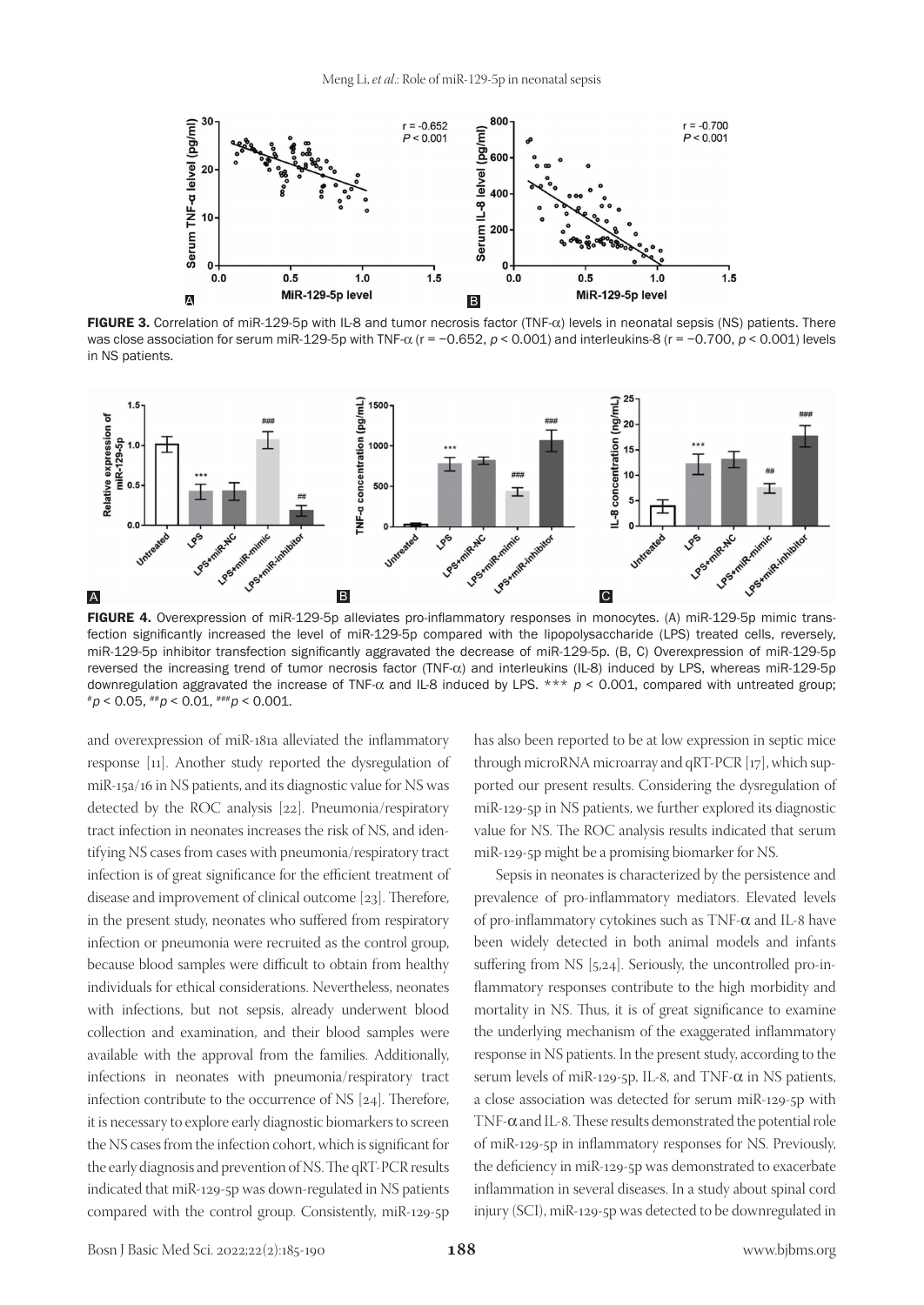spinal tissues of mice after SCI, and overexpression of miR-129-5p was suggested to alleviate SCI induced secondary injury through suppressing the inflammatory response [25]. In addition, miR-129-5p was reported to be involved in the regulation of lncRNA MALAT1 in the inflammatory response of microglia [26]. This evidence indicates the anti-inflammatory role of miR-129-5p in different human diseases. In the present study, downregulation of miR-129-5p was also identified in NS patients and was negatively associated with the elevation of pro-inflammatory cytokines.

As previous evidence reported, multiple cell types participate in the innate immune response, and monocytes and macrophages cells are considered to be the primary cells involved in neonatal immune response [27]. In the current study, we further investigated whether the deficiency in miR-129-5p is responsible for the increased inflammatory response in monocytes. First, the monocytes were stimulated by LPS to mimic the inflammatory of NS *in vivo*, it was found that miR-129-5p level was decreased significantly in monocytes after LPS treatment, which was consistent with the results observed in the serum of NS patients. In addition, through cell transfection, overexpression of miR-129-5p was proved to reverse the elevation of TNF- $\alpha$  and IL-8 induced by LPS. These results suggested the anti-inflammatory effects of miR-129-5p in NS patients. However, the animal studies are not included in the present study, which will be beneficial to verify the present results. Additionally, the underlying mechanism of the role of miR-129-5p in NS should be further investigated in future studies.

## CONCLUSION

In conclusion, the present results indicated the downregulation of miR-129-5p in the serum of NS, and the dysregulation of miR-129-5p might be a promising biomarker for disease diagnosis. Additionally, overexpression of miR-129-5p alleviated the inflammatory response of NS. These results provide a theoretical basis for the diagnosis and treatment of NS.

## REFERENCES

- [1] Zhu Y, Li X, Guo P, Chen Y, Li J, Tao T. The accuracy assessment of presepsin (sCD14-ST) for mortality prediction in adult patients with sepsis and a head-to-head comparison to PCT: A meta-analysis. Ther Clin Risk Manag 2019;15:741-53. https://doi.org/10.2147/tcrm.s198735.
- [2] Hansen LW, Jacob A, Yang WL, Bolognese AC, Prince J, Nicastro JM, et al. Deficiency of receptor-interacting protein kinase 3 (RIPK3) attenuates inflammation and organ injury in neonatal sepsis. J Pediatr Surg 2018;53(9):1699-705. https://doi.org/10.1016/j.jpedsurg.2017.11.054.
- [3] Xiao T, Chen LP, Liu H, Xie S, Luo Y, Wu DC. The analysis of etiology and risk factors for 192 cases of neonatal sepsis. Biomed Res Int 2017;2017:8617076.
- [4] Speer EM, Diago-Navarro E, Ozog LS, Dowling DJ, Hou W,

Raheel M, et al. Pentoxifylline alone or in combination with gentamicin or vancomycin inhibits live microbe-induced proinflammatory cytokine production in human cord blood and cord blood monocytes *in vitro*. Antimicrob Agents Chemother 2018;62(12):e01462-18. https://doi.org/10.1128/aac.01462-18.

[5] Ganesan P, Shanmugam P, Sattar SB, Shankar SL. Evaluation of IL-6, CRP and hs-CRP as early markers of neonatal sepsis. J Clin Diagn Res 2016;10(5):DC13-7.

https://doi.org/10.7860/jcdr/2016/19214.7764.

- [6] Ruan L, Chen GY, Liu Z, Zhao Y, Xu GY, Li SF, et al. The combination of procalcitonin and C-reactive protein or presepsin alone improves the accuracy of diagnosis of neonatal sepsis: A meta-analysis and systematic review. Crit Care 2018;22(1):316. https://doi.org/10.1186/s13054-018-2236-1.
- [7] Song KW, Zhang QG, Tan WB, Fang YN. Diagnostic significance of serum miR-26b and miR-21 expressions in ovarian cancer and their associations with clinicopathological characteristics and prognosis of patients. Eur Rev Med Pharmacol Sci 2020;24(4):1697-703.
- [8] Ravnik-Glavac M, Glavac D. Circulating RNAs as potential biomarkers in amyotrophic lateral sclerosis. Int J Mol Sci 2020;21(5):1714. https://doi.org/10.3390/ijms21051714.
- [9] Zhang L, Kong L, Yang Y. miR-18a inhibitor suppresses leukemia cell proliferation by upregulation of PTEN expression. Med Sci Monit 2020;26:e921288. https://doi.org/10.12659/msm.921288.
- [10] Qiu N, Xu X, He Y. LncRNA TUG1 alleviates sepsis-induced acute lung injury by targeting miR-34b-5p/GAB1. BMC Pulm Med  $2020;20(1):49.$

https://doi.org/10.1186/s12890-020-1084-3.

- [11] Liu G, Liu W, Guo J. Clinical significance of miR-181a in patients with neonatal sepsis and its regulatory role in the lipopolysaccharide-induced inflammatory response. Exp Ther Med 2020;19(3):1977-83. https://doi.org/10.3892/etm.2020.8408.
- [12] Li Y, Ke J, Peng C, Wu F, Song Y. microRNA-300/NAMPT regulates inflammatory responses through activation of AMPK/mTOR signaling pathway in neonatal sepsis. Biomed Pharmacother 2018;108:271-9.
	- https://doi.org/10.1016/j.biopha.2018.08.064.
- [13] Huang L, Qiao L, Zhu H, Jiang L, Yin L. Genomics of neonatal sepsis: Has-miR-150 targeting BCL11B functions in disease progression. Ital J Pediatr 2018;44(1):145. https://doi.org/10.1186/s13052-018-0575-9.
- [14] Dhas BB, Dirisala VR, Bhat BV. Expression levels of candidate circulating microRNAs in early-onset neonatal sepsis compared with healthy newborns. Genomics Insights 2018;11:1178631018797079. https://doi.org/10.1177/1178631018797079.
- [15] Guo X, Piao H, Zhang Y, Sun P, Yao B. Overexpression of microR-NA-129-5p in glioblastoma inhibits cell proliferation, migration, and colony-forming ability by targeting ZFP36L1. Bosn J Basic Med Sci 2020; 20(4):459-470.

https://www.bjbms.org/ojs/index.php/bjbms/article/view/4503.

[16] Wan Y, Yang ZQ. LncRNA NEAT1 affects inflammatory response by targeting miR-129-5p and regulating notch signaling pathway in epilepsy. Cell Cycle 2020;19(4):419-31.

https://doi.org/10.1080/15384101.2020.1711578.

- [17] Wang Z, Ruan Z, Mao Y, Dong W, Zhang Y, Yin N, et al. miR-27a is up regulated and promotes inflammatory response in sepsis. Cell Immunol 2014;290(2):190-5. https://doi.org/10.1016/j.cellimm.2014.06.006.
- [18] Subspecialty Group of Neonatology Pediatric Society Chinese Medical Association, Editorial Board Chinese Journal of Pediatrics. Protocol for diagnosis and treatment of neonatal septicemia. Zhonghua Er Ke Za Zhi 2003;41(12):897-9.
- [19] Yu HR, Chen RF, Hong KC, Bong CN, Lee WI, Kuo HC, et al. IL-12independent Th1 polarization in human mononuclear cells infected with varicella-zoster virus. Eur J Immunol 2005;35(12):3664-72. https://doi.org/10.1002/eji.200526258.
- [20] Yang AP, Liu J, Yue LH, Wang HQ, Yang WJ, Yang GH. Neutrophil CD64 combined with PCT, CRP and WBC improves the sensitivity for the early diagnosis of neonatal sepsis. Clin Chem Lab Med